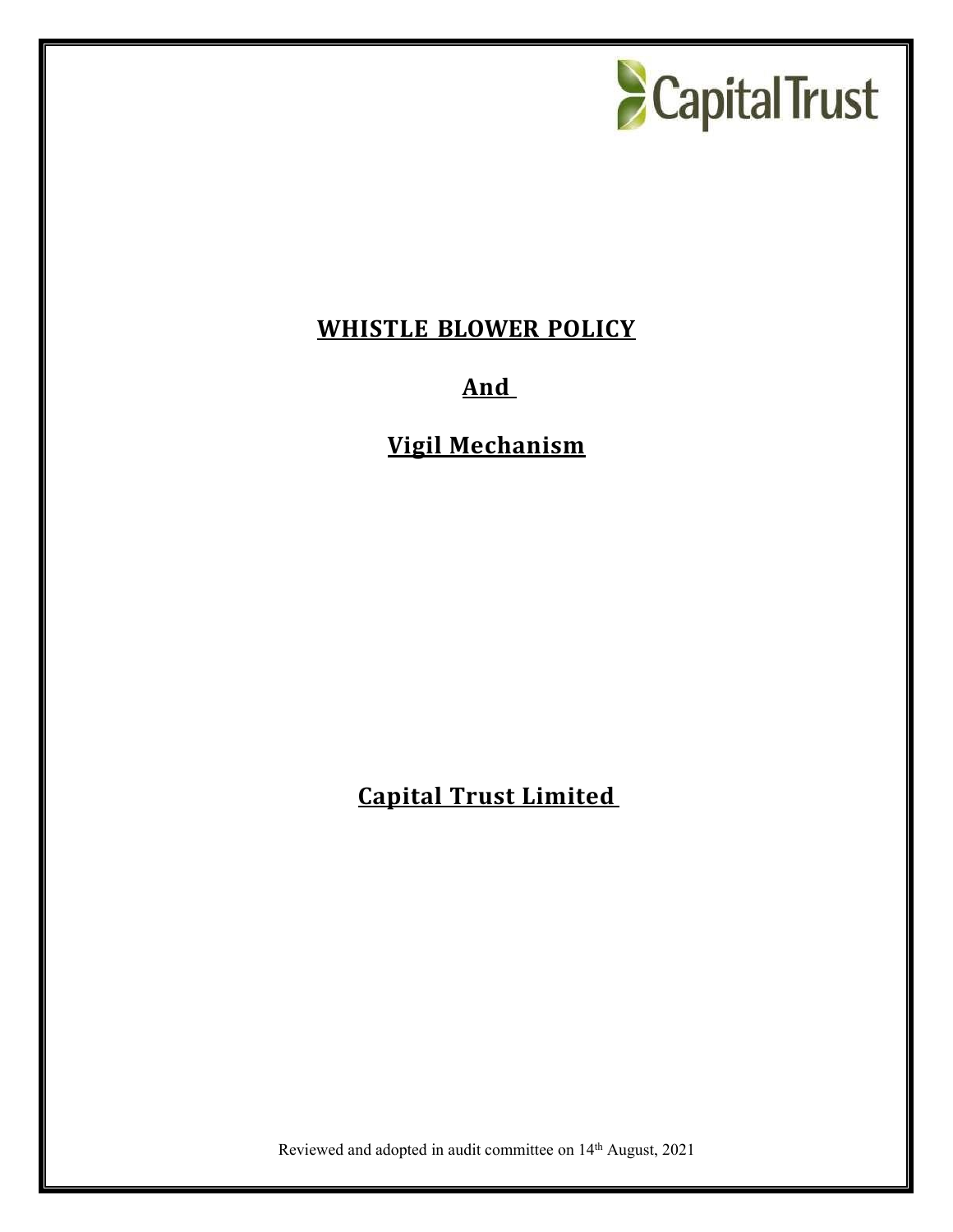## **WHISTLE BLOWER POLICY**

# **1. Preface**

Capital Trust Limited believes in conduct of the affairs of its constituents in a fair and transparent manner by adopting highest standards of professionalism, honesty, integrity and ethical behaviour. The Company has formulated Personnel Policies that governs actions of the Company and its employees. Any actual or potential violation of the policy, howsoever insignificant or perceived as such, would be a matter of serious concern for the Company. The role of the employees in pointing out such violations of the policy cannot be undermined. Whistle Blower Policy is a mechanism to reinforce implementation of the Company's Code of Conduct which encourages all concerned to take positive actions which not only commensurate with the Company's values and beliefs, but are also perceived to be so. Any violation of the Code shall be reported by Employees and Directors under this Policy. Through this Policy, the Company seeks to provide a procedure for all the Employees and Directors of the Company and its subsidiaries to disclose any concerns about any Improper Act. The Company provides adequate safeguards against victimization to all Whistle Blowers for making Protected Disclosures.

Accordingly, this Whistle Blower Policy ("the Policy") has been formulated with a view to provide a mechanism for employees and Directors of the Company to approach the chairman Audit Committee of the Company, Section 177(9) and (10) of the Companies Act, 2013 read with Regulation 22 of the Listing Regulation, 2015 makes it mandatory for all listed companies and other prescribed companies to establish a vigil mechanism called the "Whistle Blower Policy" for all its Employees and Directors to report Improper Acts.

# **2. Definitions**

The definitions of some of the key terms used in this Policy are given below.

- a. "Audit Committee" means the Audit Committee constituted by the Board of Directors of the Company in accordance with Section 177 of the Companies Act, 2013 read with Regulation 18(1) of the Listing Regulation, 2015 with the Stock Exchanges of India.
- b. "Employee" means every employee of Capital Trust including the Directors in the employment of the Company.
- c. "Improper Act" means any concerns about unethical behavior, actual or suspected fraud or violation of the Company's Code of Conduct.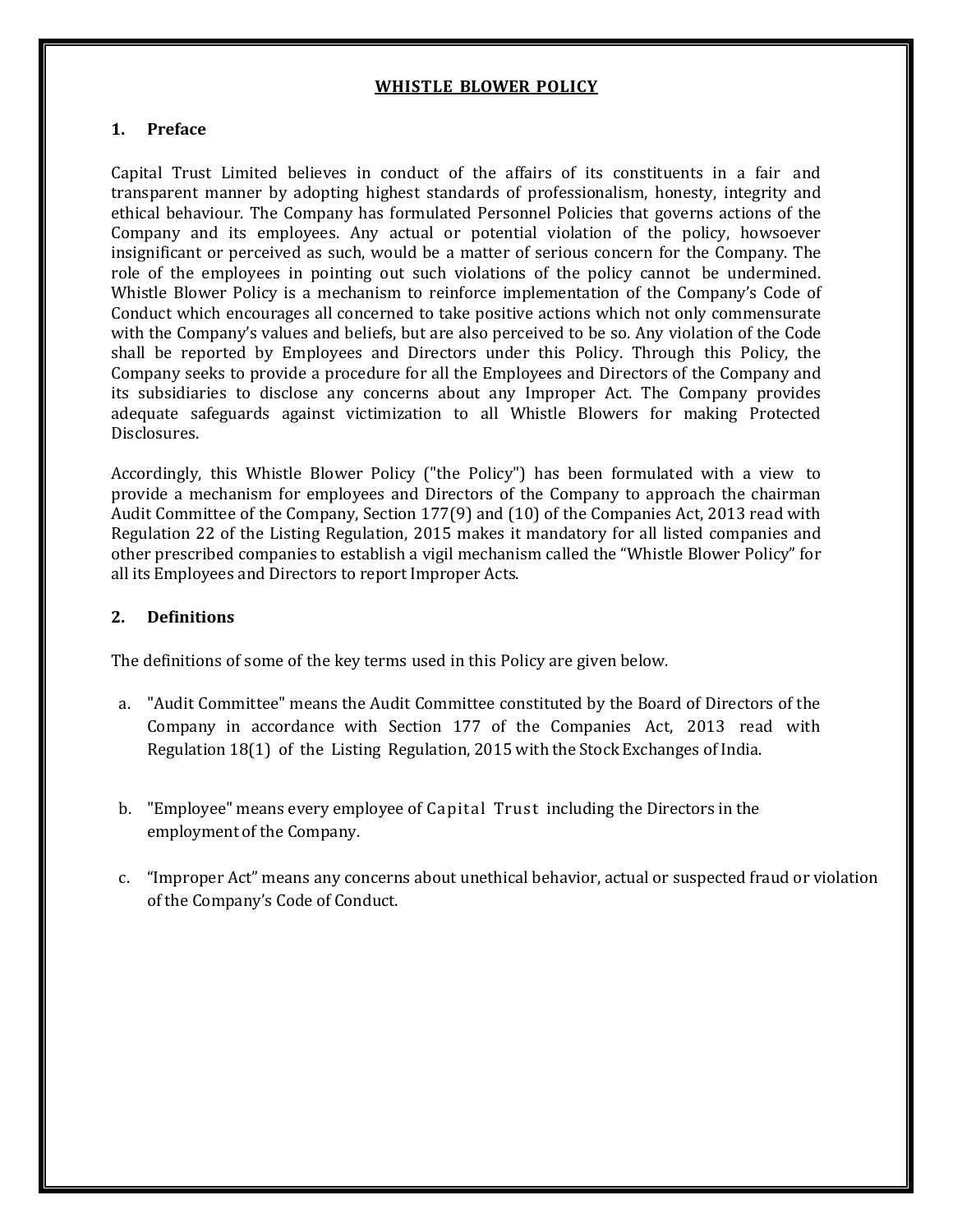

- d. "Investigators" mean those persons authorised, appointed, consulted or approached by Audit Committee and includes the auditors of the Company and the police and other competent Authorities.
- e. "Protected Disclosure" means any communication made in good faith that discloses or demonstrates information that may evidence unethicalor improper activity.
- f. "Subject" means a person against or in relation to whom a Protected Disclosure has been made or evidence gathered during the course of an investigation.
- g. "Whistle Blower" means an Employee making a Protected Disclosure under this Policy.

# **3. Scope**

The Whistle Blower's role is that of a reporting party with reliable information. They are not required or expected to act as investigators or finders of facts, nor would they determine the appropriate corrective or remedial action that may be warranted in a given case.

Whistle Blowers should not act on their own in conducting any investigative activities, nor do they have a right to participate in any investigative activities other than as requested by the Audit Committee or the Investigators.

## **4. Eligibility**

All Employees and Directors of the Company are eligible to make Protected Disclosures under the Policy. The Protected Disclosures may be in relation to matters concerning the Company.

## **5. Disqualifications**

While it will be ensured that genuine Whistle Blowers are accorded complete protection from any kind of unfair treatment as herein set out, any abuse ofthis protection will warrant disciplinary action.

Protection under this Policy would not mean protection from disciplinary action arising out of false or bogus allegations made by a Whistle Blower knowing it to be false or bogus or with a malafide intention.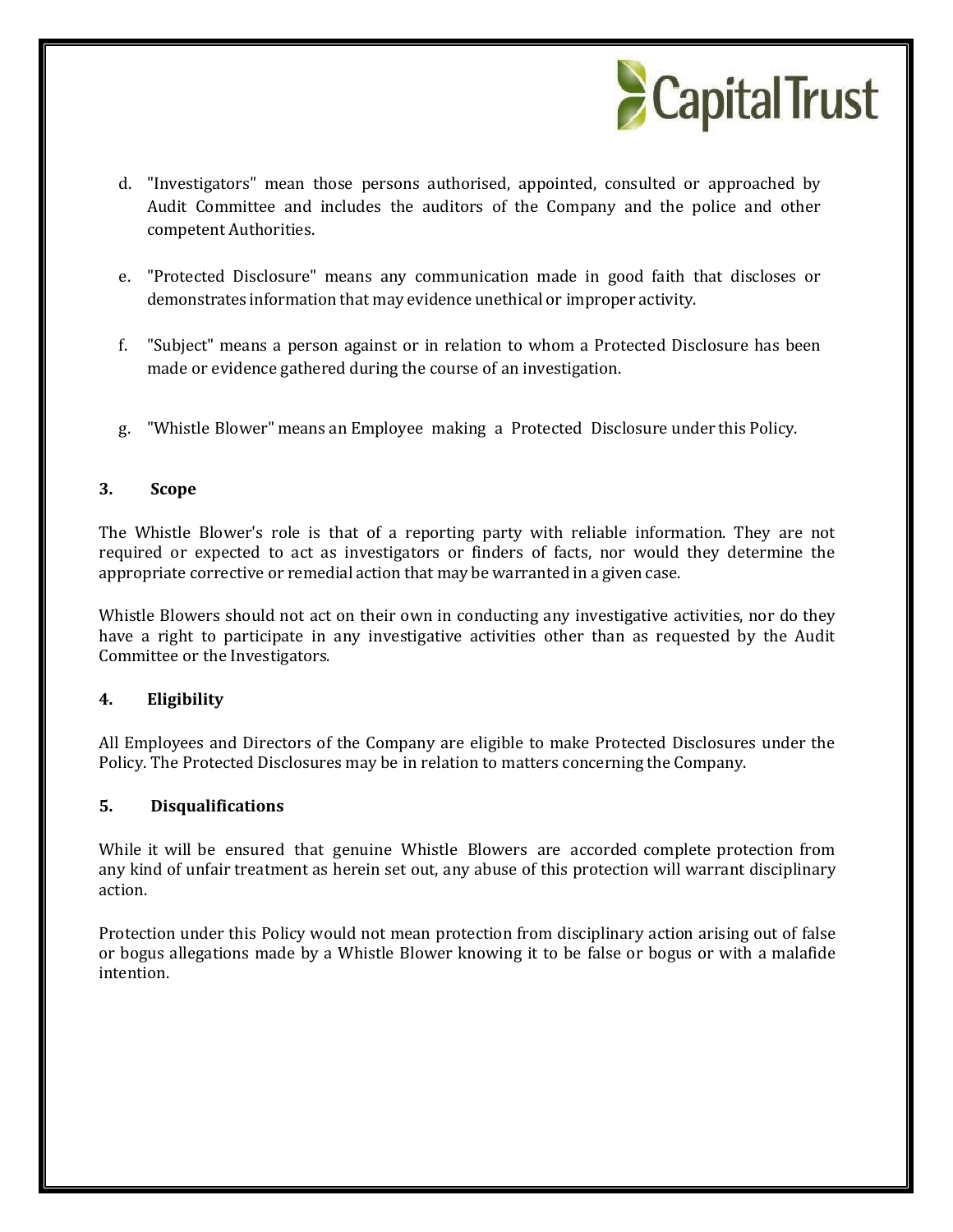

In case any person who has been subsequently found to be mala fide, frivolous, baseless, malicious, or reported otherwise than in good faith, will be disqualified from reporting further Protected Disclosures under this Policy. In respect of such Whistle Blowers, the Company/Audit Committee would reserve its right to take/recommendappropriate disciplinary action.

# **6. Procedure**

All Protected Disclosures should beaddressed to Chairman of the audit committee.

The Chairman of audit committee Capital Trust Limited 205, Centrum Mall, Sultanpur, MG Road, New Delhi-110030 Mail: [whistleblower@capitaltrust.in.](mailto:whistleblower@capitaltrust.in)

Protected Disclosures should preferably be reported in writing so as to ensure a clear understanding of the issues raised and should either be typed or written in a legible handwriting in English, Hindi or in the regional language of the place of employment of the Whistle Blower.

The Protected Disclosure should be forwarded under a covering letter which shall bear the identity of the Whistle Blower. The Protected Disclosure will be discussed with Members of the Audit Committee and if deemed fit, forward the Protected Disclosure for investigation.

Protected Disclosures should be factual and not speculative or in the nature of a conclusion, and should contain as much specific information as possible to allow for proper assessment of the nature and extent of the concern and the urgency of a preliminary investigative procedure.

The Whistle Blower must disclose his/her identity in the covering letter forwarding such Protected Disclosure. Anonymous disclosures will not be entertained by the Audit Committee. .

# **7. Investigation**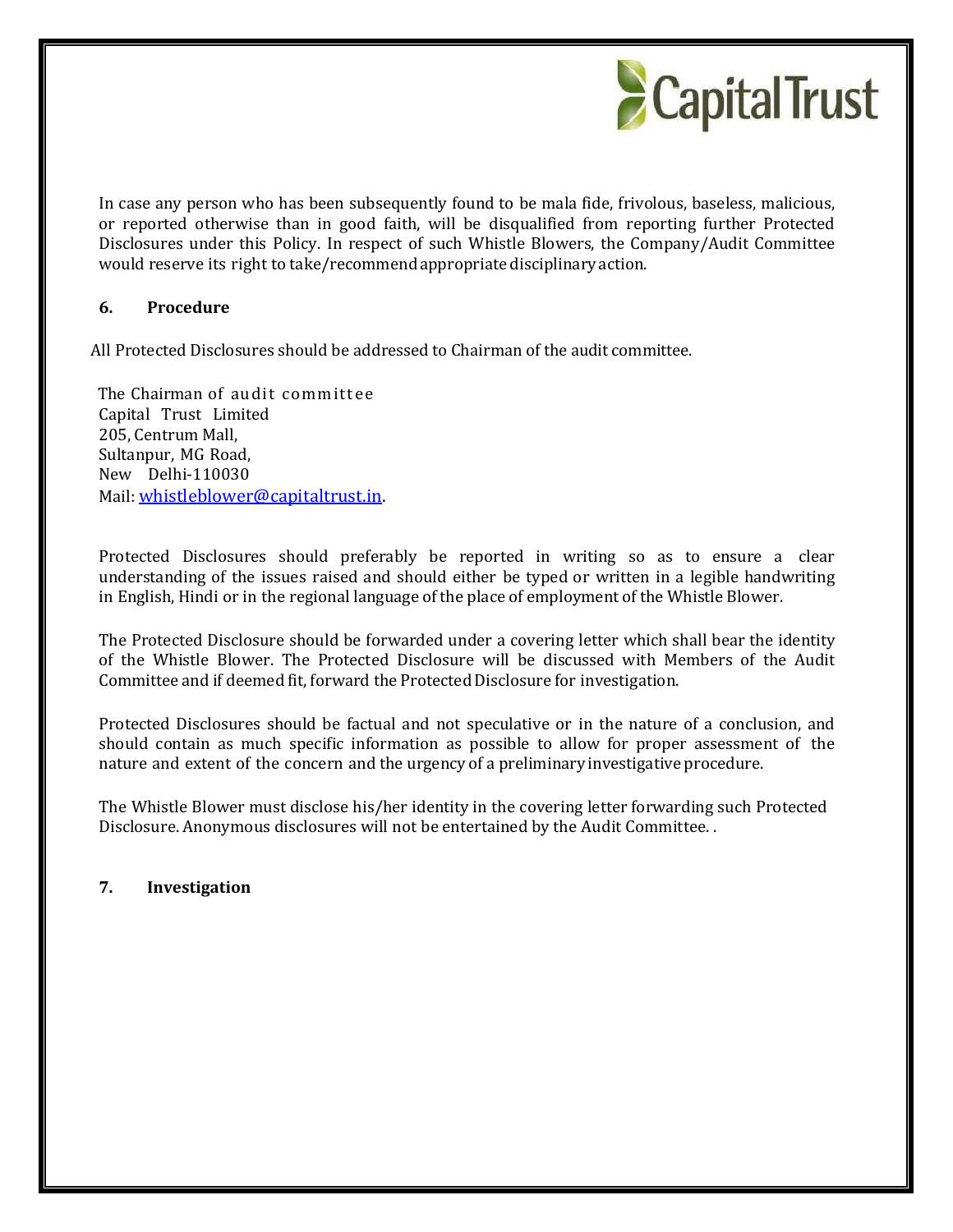

All Protected Disclosures reported under this Policy will be thoroughly investigated by the Audit Committee. The Audit Committee may at its discretion, consider involving any Investigators for the purpose of investigation.

The decision to conduct an investigation taken by the Audit Committee is by itself not an accusation and is to be treated as a neutral fact-finding process. The outcome of the investigation may not support the conclusion of the Whistle Blower that an improper or unethical act was committed.

The identity of a Subject will be kept confidential to the extent possible given the legitimate needs of law and the investigation.

Subjects will normally be informed of the allegations at the outset of a formal investigation and have opportunities for providing their inputs during the investigation.

Subjects shall have a duty to co-operate with the Audit Committee or any of the Investigators during investigation to the extent that such co-operation sought does not merely require them to admit guilt.

Subjects have a right to consult with a person or persons of their choice, other than the Investigators and/or members of the Audit Committee and/or the Whistle Blower. Subjects shall be free at any time to engage counsel at their own cost to represent them in the investigation proceedings.

Subjects have a responsibility not to interfere with the investigation. Evidence shall not be withheld, destroyed or tampered with, and witnesses shall not be influenced, coached, threatened or intimidated by the Subjects.

Unless there are compelling reasons not to do so, Subjects will be given the opportunity to respond to material findings contained in an investigation report. No allegation of wrongdoing against a Subject shall be considered as maintainable unless there is good evidence in support of the allegation.

Subjects have a right to be informed of the outcome of the investigation. If allegations are not sustained, the Subject should be consulted as to whether public disclosure of the investigation results would be in the best interest of the Subject and the Company.

The investigation shall be completed normally within 45 days of the receipt of the ProtectedDisclosure.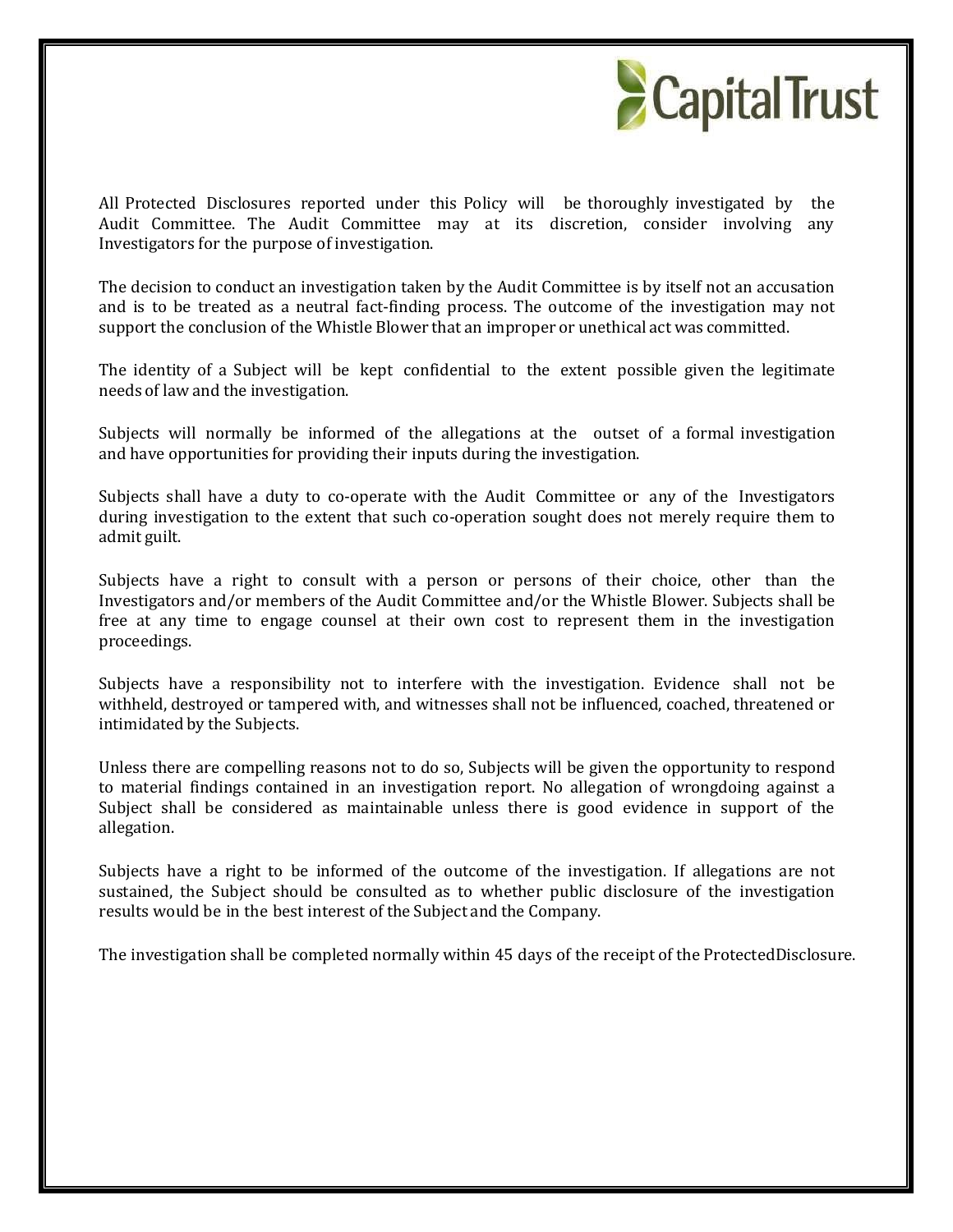

## **8. Protection**

No unfair treatment will be meted out to aWhistle Blower by virtue of his/her having reported a Protected Disclosure under this Policy. Capital Trust Limited, as a policy, condemns any kind of discrimination, harassment, victimization or any other unfair employment practice being adopted against Whistle Blowers.

Complete protection will, therefore, be given to Whistle Blowers against any unfair practice like retaliation, threat or intimidation of termination/suspension of service, disciplinary action, transfer, demotion, refusal of promotion, or the like including any direct or indirect use of authority to obstruct the Whistle Blower's right to continue to perform his duties/functions including making further Protected Disclosure. The Company will take steps to minimize difficulties, which the Whistle Blower may experience as a result of making the Protected Disclosure. Thus, if the Whistle Blower is required to give evidence in criminal or disciplinary proceedings, the Company will arrange for the Whistle Blower to receive advice about the procedure, etc.

The identity of the Whistle Blower shall be kept confidential to the extent possible and permitted under law. Whistle Blowers are cautioned that their identity may become known for reasons outside the control of the Audit Committee (e.g. during investigations carried out by Investigators).

Any other Employee assisting in the said investigation shall also be protected to the same extent as the Whistle Blower.

## **9. Investigators**

Investigators are required to conduct a process towards fact-finding and analysis. Investigators shall derive their authority and access rights from the Audit Committee when acting within the course and scope of their investigation.

Technical and other resources may be drawn upon as necessary to augment the investigation. All Investigators shall be independent and unbiased both in fact and as perceived. Investigators have a duty of fairness, objectivity, thoroughness, ethical behavior, and observance of legal and professional standards.

Investigations will be launched only after a preliminary review by the Chairman of the Audit Committee which which establishes that: